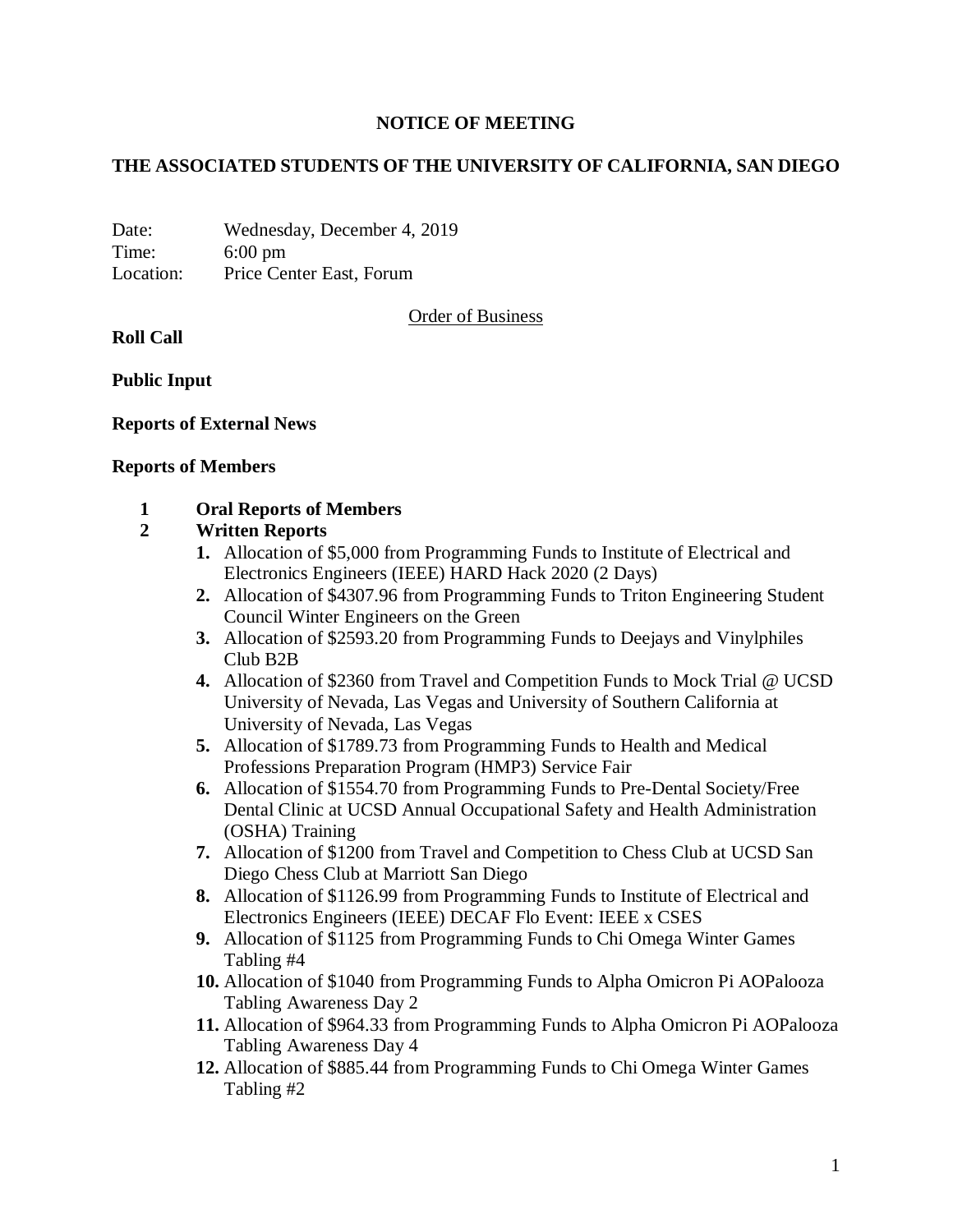- **13.** Allocation of \$875 from Programming Funds to Chi Omega Winter Games Tabling #1 2020
- **14.** Allocation of \$849.30 from Programming Funds to Chi Omega Winter Games Tabling #3
- **15.** Allocation of \$848.53 from Programming Funds to Association for Computing Machinery (ACM) ACM x SWE | Javascript Workshop
- **16.** Allocation of \$831.25 from Programming Funds to Association for Computing Machinery (ACM) ACM x DS3 | FLO Event
- **17.** Allocation of \$784.12 from Programming Funds to Institute of Electrical and Electronics Engineers (IEEE) Winter GBM
- **18.** Allocation of \$736.12 from Programming Funds to Alpha Kappa Psi Information Session
- **19.** Allocation of \$720 from Programming Funds to Alpha Chi Omega apple pie omega!
- **20.** Allocation of \$640.99 from Programming Funds to Institute of Electrical and Electronics Engineers (IEEE) ECE Reverse Career Fair
- **21.** Allocation of \$640.80 from Programming Funds to Alpha Kappa Psi Social Night
- **22.** Allocation of \$565.69 from Programming Funds to Alpha Omicron Pi AOPalooza Tabling Awareness Day 3
- **23.** Allocation of \$548.45 from Programming Funds to Alpha Omicron Pi AOPalooza Tabling Awareness Day 1
- **24.** Allocation of \$504.09 from Programming Funds to Pre-Pharmacy Society (PPS) Spotlight GBM
- **25.** Allocation of \$452.55 from Programming Funds to Society of Women Engineers (SWE) SWE Winter GBM #2
- **26.** Allocation of \$450 from Programming Funds to M.E.M.O. Winter GBM #1
- **27.** Allocation of \$444.10 from Programming Funds to Association for Computing Machinery (ACM) ACM Bit-Byte Bonding
- **28.** Allocation of \$443.55 from Programming Funds to Colleges Against Cancer GBM #2
- **29.** Allocation of from Programming Funds to
- **30.** Allocation of fr \$441.01 from Programming Funds to Colleges Against Cancer GBM #1
- **31.** Allocation of \$417.45 from Programming Funds to Institute of Electrical and Electronics Engineers (IEEE) How-To MatLab + Boba!
- **32.** Allocation of \$406.25 from Programming Funds to Association for Computing Machinery (ACM) Hack School 0 - Git/UNIX
- **33.** Allocation of \$401.22 from Programming Funds to Alpha Epsilon Delta Pre-Health Professional Honor Society Alpha Epsilon Delta GBM 1: Summer **Opportunities**
- **34.** Allocation of \$400.62 from Programming Funds to American Chemical Society Student Affiliates (ACSSA) Week 3 GBM Winter 2020
- **35.** Allocation of \$390.32 from Programming Funds to International Health Collective GBM #3
- **36.** Allocation of \$389.49 from Programming Funds to Institute of Electrical and Electronics Engineers (IEEE) Weekly Professional Event: How to Study for Midterms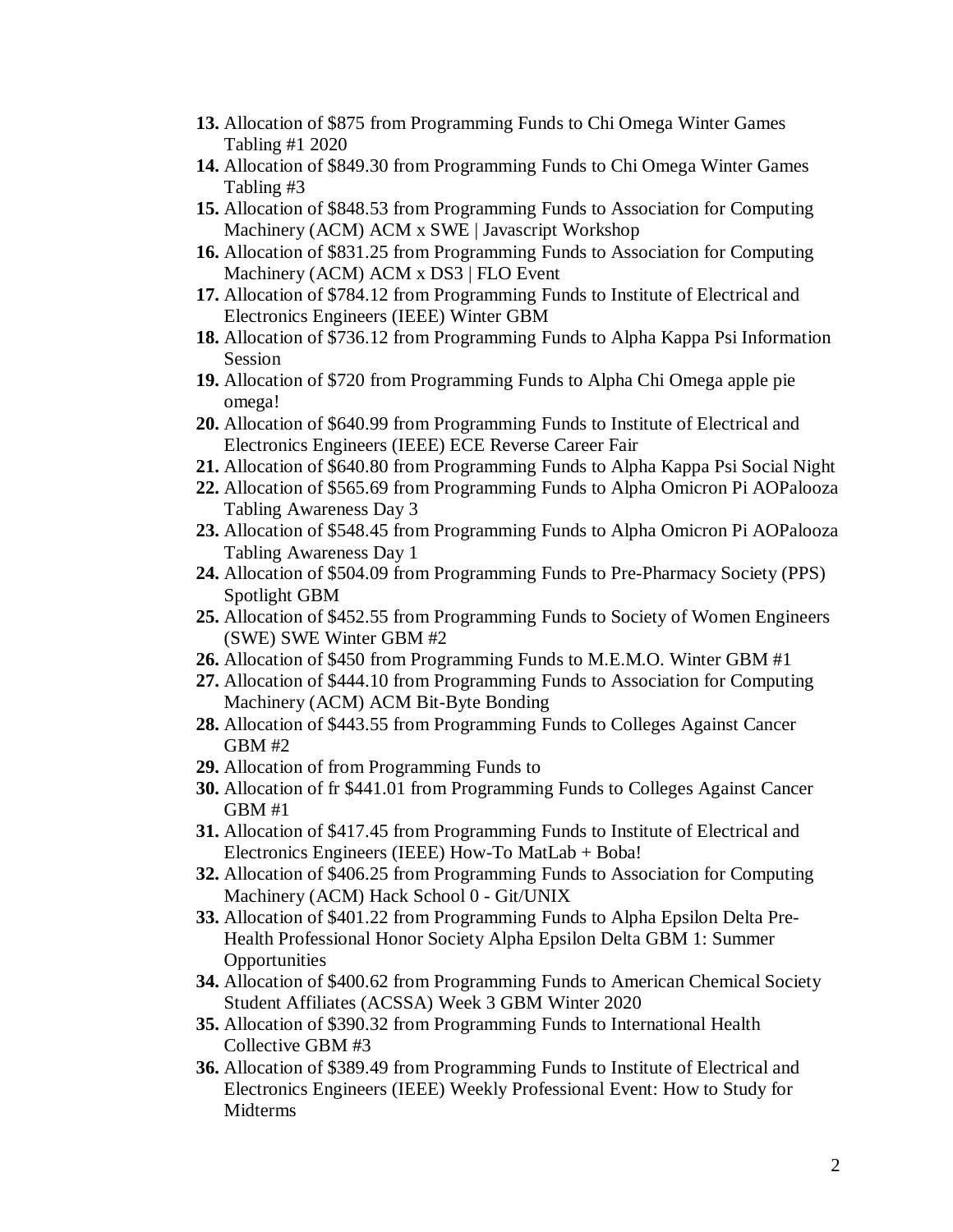- **37.** Allocation of #387.80from Programming Funds to Association for Computing Machinery (ACM) Cybersecurity: Hardware Hacking
- **38.** Allocation of \$382.92 from Programming Funds to Association for Computing Machinery (ACM) Bit Byte | Speed Dating
- **39.** Allocation of \$371.18 from Programming Funds to Institute of Electrical and Electronics Engineers (IEEE) ML Bootcamp: NLP & Classical Machine Learning Models
- **40.** Allocation of \$366.49 from Programming Funds to Institute of Electrical and Electronics Engineers (IEEE) IEEE Machine Learning Bootcamp: Intro to Machine Learning
- **41.** Allocation of \$356.51 from Programming Funds to Alpha Epsilon Delta Pre-Health Professional Honor Society Alpha Epsilon Delta GBM 2: Accepted Students Panel
- **42.** Allocation of \$354.98 from Programming Funds to Society of Women Engineers (SWE) SWE Winter GBM#3
- **43.** Allocation of \$350.22 from Programming Funds to Biological Sciences Student Association BSSA Winter GBM
- **44.** Allocation of \$348.84 from Programming Funds to Pre-Pharmacy Society (PPS) USC GBM
- **45.** Allocation of \$345.41 from Programming Funds to American Chemical Society Student Affiliates (ACSSA) Week 2 GBM Winter 2020
- **46.** Allocation of \$345.41 from Programming Funds to American Chemical Society Student Affiliates (ACSSA) Week 4 GBM Winter 2020
- **47.** Allocation of \$340.01 from Programming Funds to Institute of Electrical and Electronics Engineers (IEEE) Board Game Night
- **48.** Allocation of \$332 from Programming Funds to Association for Computing Machinery (ACM) ROS Workshop Part 2
- **49.** Allocation of \$325.70 from Programming Funds to Women and Minorities in Economics (WAMIE) ke Ren
- **50.** Allocation of \$316.29 from Programming Funds to Institute of Electrical and Electronics Engineers (IEEE)Institute of Electrical and Electronics Engineers (IEEE) How-To Talk to Professors
- **51.** Allocation of \$303.41 from Programming Funds to Pre-Medical APAMSA at UCSD APAMSA Winter GBM 1
- **52.** Allocation of \$299.85 from Programming Funds to Triton Gaming Competitive
- **53.** Allocation of \$298.08 from Programming Funds to Triton XR Winter GBM
- **54.** Allocation of \$292 from Programming Funds to Undergraduate Women in Computing at UCSD GBM #3
- **55.** Allocation of \$290.90 from Programming Funds to Society of Women Engineers (SWE) SWE Winter GBM #1
- **56.** Allocation of \$274.80 from Programming Funds to Period@UCSD Winter'20 GBM 2
- **57.** Allocation of \$273.37 from Programming Funds to Redeemers Grace Church RGC Doubt Night
- **58.** Allocation of \$264 from Programming Funds to Association for Computing Machinery (ACM) Hack School 1 - HTML/CSS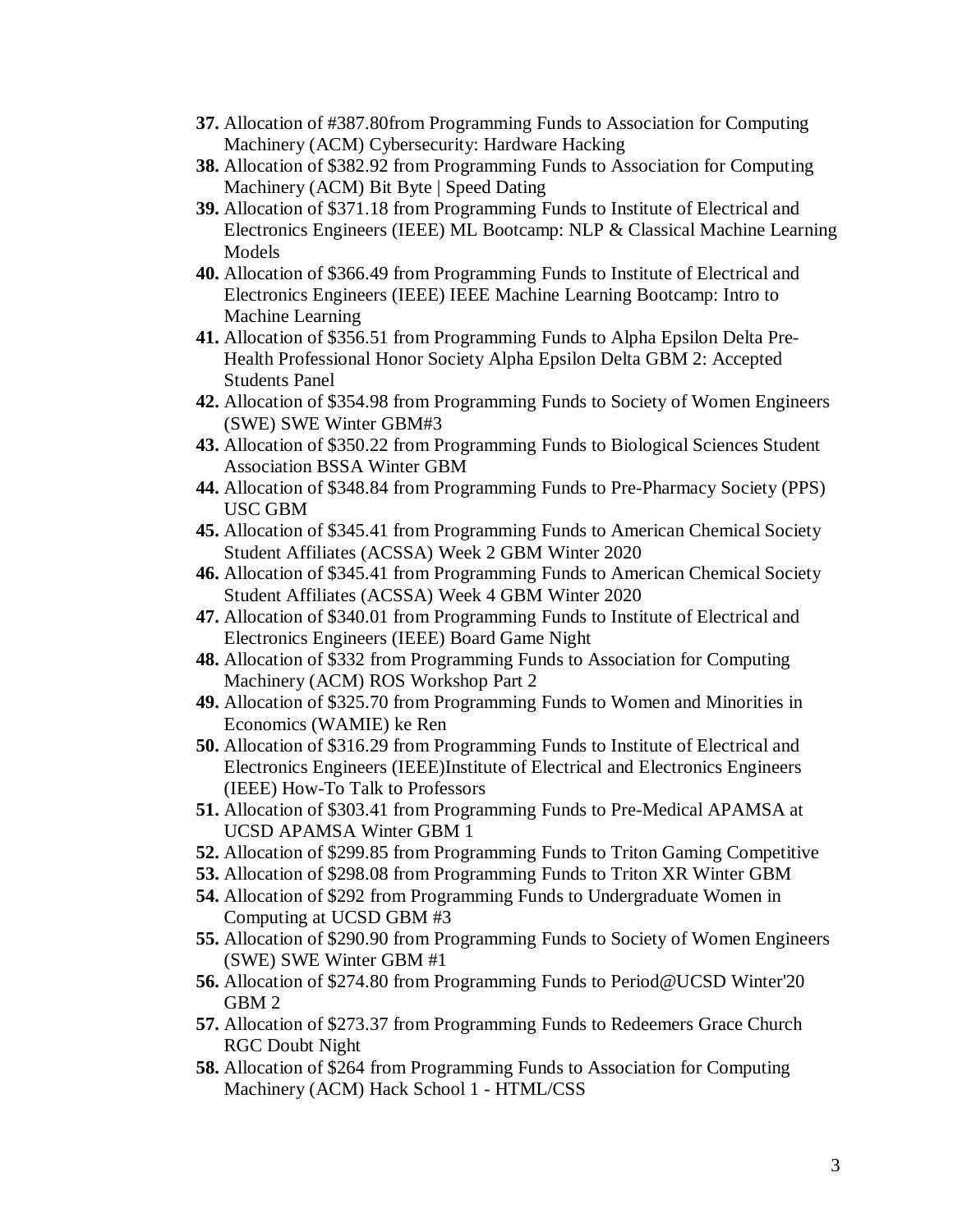- **59.** Allocation of \$262.50 from Programming Funds to Health Care Frontiers How to Study Effectively Event
- **60.** Allocation of \$237.72 from Programming Funds to First Generation Student Alliance FGSA GBM #1
- **61.** Allocation of \$216.16 from Programming Funds to Society of Undergraduate Mathematics Students (SUMS) Board Game Night
- **62.** Allocation \$215.75 of from Programming Funds to Biological Sciences Student Association Start Write Now: Resume Workshop
- **63.** Allocation of \$193.73 from Programming Funds to Society of Undergraduate Mathematics Students (SUMS) SUMS Winter GBM (General Business Meeting)
- **64.** Allocation of \$213.94 from Programming Funds to Institute of Electrical and Electronics Engineers (IEEE) How-To Prepare for the Career Fair + Boba
- **65.** Allocation of \$212.48 from Programming Funds to Undergraduate Bioinformatics Club at UCSD (UBIC) UBIC Winter GBM
- **66.** Allocation of \$205.84 from Programming Funds to Social Entrepreneurship Association SEA Winter Info Night
- **67.** Allocation of \$195.89 from Programming Funds to Pre-Pharmacy Society (PPS) PPS's Valentines Grams
- **68.** Allocation of \$191.22 from Programming Funds to Students for Justice in Palestine SJP Winter GBM #2
- **69.** Allocation of \$189.64 from Programming Funds to Chem-E-Car Project Winter GBM 2
- **70.** Allocation of \$188.56 from Programming Funds to Tritons for Sally Ride Science Winter GBM #1
- **71.** Allocation of \$183.65 from Programming Funds to Out in Science, Technology, Engineering, and Mathematics (oSTEM) Tie Dye Social
- **72.** Allocation of \$179.26 from Programming Funds to Multi-Asian Student Association Snack Taste Test
- **73.** Allocation of \$177.25 from Programming Funds to Society of Asian Scientists and Engineers at UCSD GBM 2
- **74.** Allocation of \$171.54 from Programming Funds to Students for Global Health Students for Global Health Winter GBM 1
- **75.** Allocation of \$170.45 from Programming Funds to Biological Sciences Student Association BSSA Video/Board Game Night
- **76.** Allocation of \$160.55 from Programming Funds to Society of Women Engineers (SWE) Create Your 4 Year Plan
- **77.** Allocation of \$160.55 from Programming Funds to Society of Women Engineers (SWE) Splunk Info Session and Resume Review
- **78.** Allocation of \$160 from Programming Funds to Association for Computing Machinery (ACM) ROS Workshop Part 1
- **79.** Allocation of \$153.50 from Programming Funds to Open Source at UCSD Open Source @ UCSD GBM
- **80.** Allocation of \$148.43 from Programming Funds to African Students Association at UCSD ASA GBM #2
- **81.** Allocation of \$148 from Programming Funds to Japanese Student Association JSA Winter GBM #1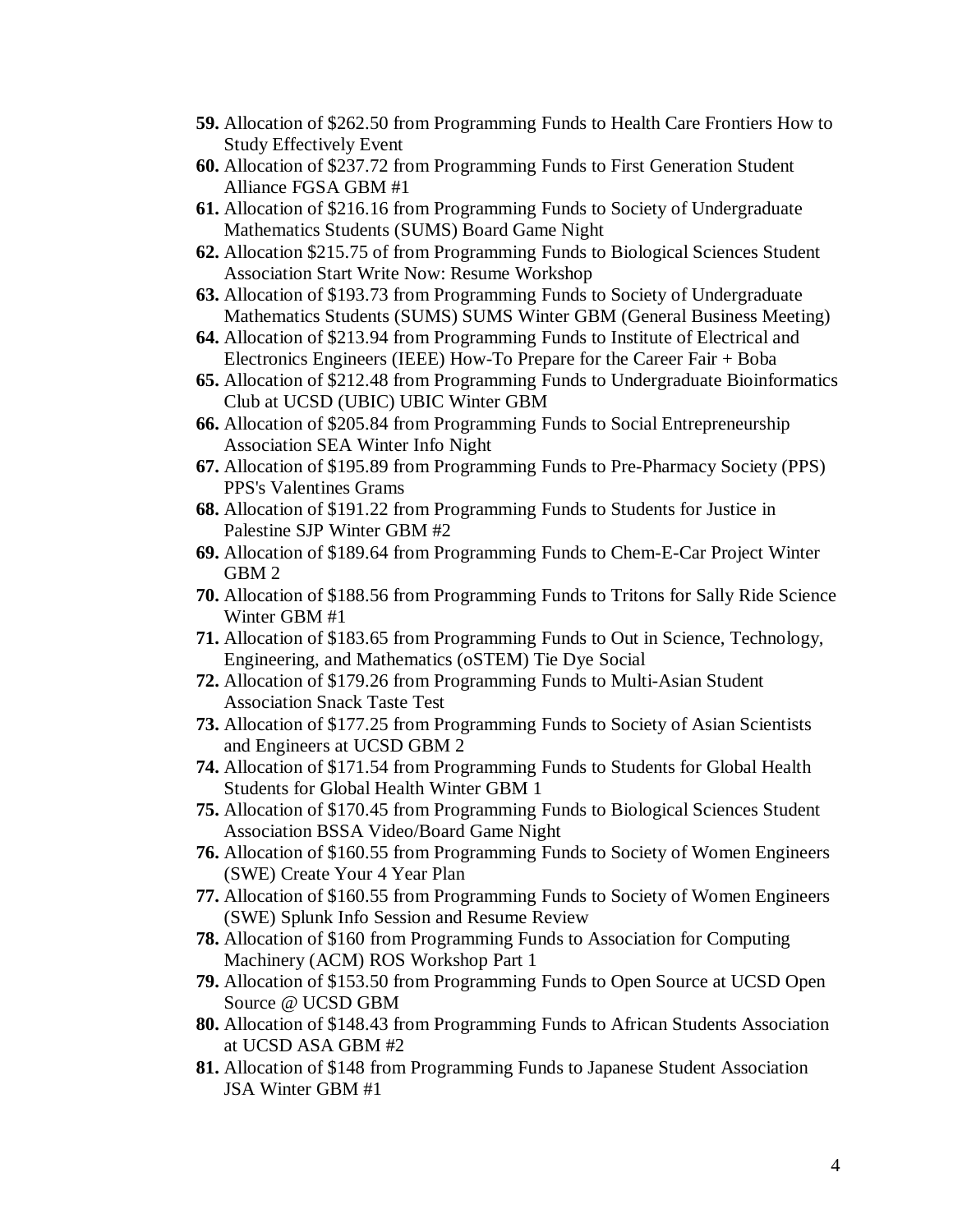- **82.** Allocation of \$140.29 from Programming Funds to Undergraduate Bioinformatics Club at UCSD (UBIC) Chalk Talk #1 WI19
- **83.** Allocation of \$138.96 from Programming Funds to Chancellor's Scholars Alliance CSA Study Jam
- **84.** Allocation of \$135.08 from Programming Funds to Themed Entertainment Association @ UCSD TEA Winter GBM Week 3
- **85.** Allocation of \$135.08 from Programming Funds to Themed Entertainment Association @ UCSD Winter GBM Week 2
- **86.** Allocation of \$131.99 from Programming Funds to Pre-Pharmacy Society (PPS) Pharmacy Student Mixer
- **87.** Allocation of \$130 from Programming Funds to Asian and Pacific Islander Student Alliance (APSA) APSA: Winter 3
- **88.** Allocation of \$113.14 from Programming Funds to Asian and Pacific Islander Student Alliance (APSA) APSA: Winter GBM 5
- **89.** Allocation of \$110.27 from Programming Funds to Global Medical Training Winter Quarter GBM #2
- **90.** Allocation of \$101.70 from Programming Funds to Out in Science, Technology, Engineering, and Mathematics (oSTEM) GBM 1 - Student Research Panel
- **91.** Allocation of \$99.50 from Programming Funds to Darkstar Library Winter Open House
- **92.** Allocation of \$90.84 from Programming Funds to Multi-Asian Student Association Lunar New Year Celebration
- **93.** Allocation of \$75.14 from Programming Funds to Global Medical Training Winter Quarter GBM #1
- **94.** Allocation of \$65.76 from Programming Funds to Out in Science, Technology, Engineering, and Mathematics (oSTEM) WI20 Quoffee Study Time 1
- **95.** Allocation of \$65.76 from Programming Funds to Out in Science, Technology, Engineering, and Mathematics (oSTEM) WI20 Quoffee Study Time 2
- **96.** Allocation of \$65.76 from Programming Funds to Out in Science, Technology, Engineering, and Mathematics (oSTEM) WI20 Quoffee Study Time 3
- **97.** Allocation of \$59.70 from Programming Funds to Engineers for a Sustainable World ESW Fall GBM 1
- **98.** Allocation of \$58.38 from Programming Funds to Insight Pre-Optometry Western School Presentation
- **99.** Allocation of \$38.10 from Programming Funds to Microtomes GBM 2
- **100.**Allocation of \$29.85 from Programming Funds to Chem-E-Car Project
- **101.**Allocation of \$20.07 from Programming Funds to The Brain Exercise Initiative BEI GBM #2
	- Ethan Christensen

# **Reports of Senator Projects**

#### **Question Time**

#### **Reports of Committees**

**1** Finance Committee